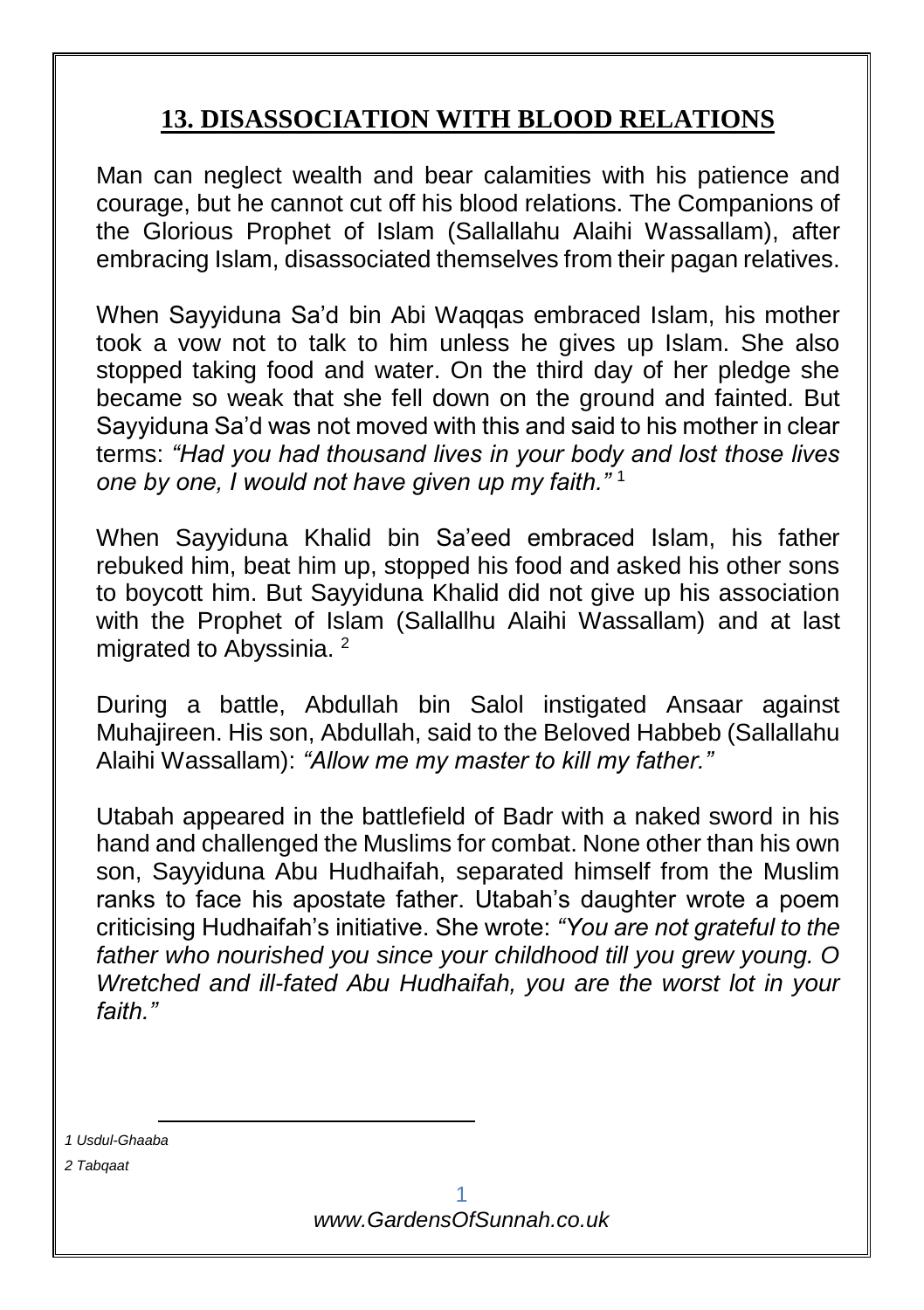During the same Battle, Sayyiduna Abdur Rahmaan (who was a pagan at that time) came out of the ranks of the pagan army and threw a challenge to Muslims. His own son, Sayyiduna Abu Bakr, came into the battlefield to face his apostate father.

After the Battle of Badr, Sayyiduna Rasoolullah (Sallallhu Alaihi Wassallam) sought the advice of Sayyiduna Abu Bakr and Sayyiduna Omar regarding the prisoners of war. Sayyiduna Omar said: *"Ya Rasoolallah! Please ask Ali to behead his brother Aqeel and hand over a relative of mine to me so that I could behead him."* <sup>3</sup>

The Jews of Banu Quraizah were the allies of Aws tribe and this alliance was treated more than blood relation among Arabs. The Glorious Prophet of Islam (Sallallahu Alaihi Wassallam) asked Sayyiduna Sa'd bin Mu'az, the Chief of Aws tribe to give his opinion as to what should be done to the warring Jews. Sayyiduna Sa'd did not bother about the alliance and gave his verdict: *"The warring Jews be killed, and their women and children be taken as slaves, and their belongings be confiscated and distributed among the Muslims".* <sup>4</sup>

After the Treaty of Hudaybiah, *Allah* commanded the Muslims: *"Don't marry an apostate woman".* The Companions of the Glorious Prophet of Islam (Sallallhu Alaihi Wassallam) were directed to leave their pagan wives who lived in Makkatul Mukarrama. <sup>5</sup> Sayyiduna Omar immediately divorced two of his wives who had not embraced Islam by that time. Many Muslim women migrated to Madinatul Munawwara leaving behind their husbands in Makkatul Mukarrama. None of these women got dejected in their faith. Sayyidah Ayesha says: *"We don't know any migrant woman who turned apostate after embracing Islam."* 6

The tribal integration was also the super-most power in Arabia, but the Companions of the Holy Prophet (Sallallhu Alaihi Wassallam) disassociated themselves from their tribes preferring service and

6 *Bukhari*

<sup>1</sup> 3 *Sahih Muslim*, Kitaabul Jihad

*<sup>4</sup> Bukhari*

*<sup>5</sup> Bukhari*